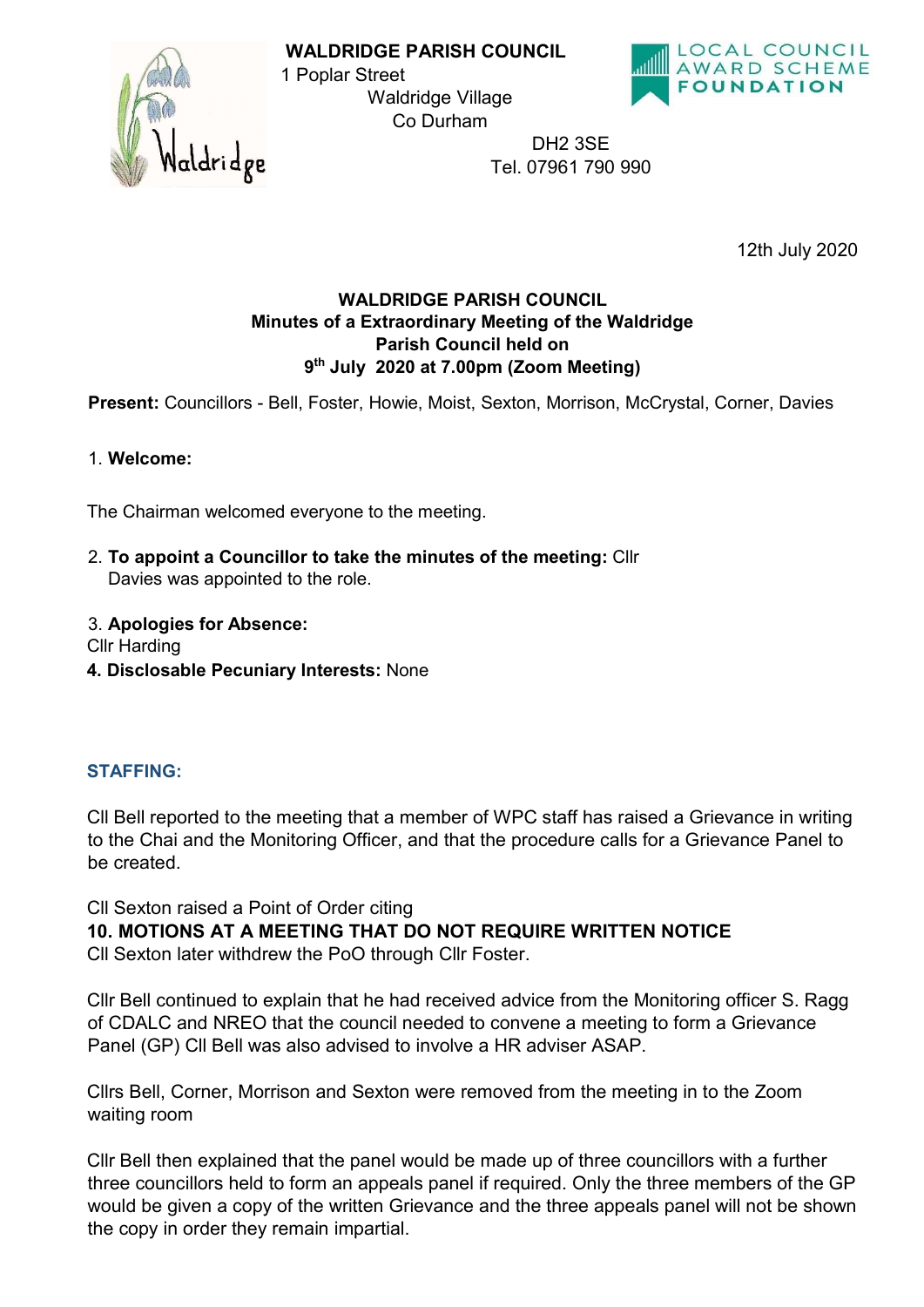Cllr Bell advised that he would need to be a member of the GP because he had already seen the document and that two further Clls were needed. Clls Foster and Howie volunteered with Cll Foster agreeing to be chair.

Clls Davies, Harding and McCrystal would then be a reserve panel in-case of an appeal.

2019/2020 – staffing 1

A date was set Fri 10th July 2020 for the first meeting at 7pm in the parish rooms.

The meeting then reopened with full council

Cll Sexton asked who had proposed and seconded the meeting and Cll Bell explained that we were following the Council policy (Grievance Procedure WPC0006).

Cll Morrison asked when they would be the right to reply.

Cll Bell answered that the GP will work through the procedure as soon as possible but did not have a date at this point before the panel had met.

Cll Sexton asked to see the procedure Cll Bell reminded the council that the procedure was open for anyone to see on the Waldridge Parish Council website (http://www.waldridgeparish.co.uk/about/reports-and-procedures/)

Clls Moist and Corner expressed concern that the concerns had become official, Cll Moist also asked for a copy of the Procedure. (can be found in the above link)

Cll Sexton stated that he did not think the meeting was not valid and asked that the procedure be checked before any GP meets. Cll Bell agreed to confirm with DCC and NALC before the meeting went ahead.

Post meeting. The Grievance Panel met on Fri 10<sup>th</sup> July

Date of next meeting TBA